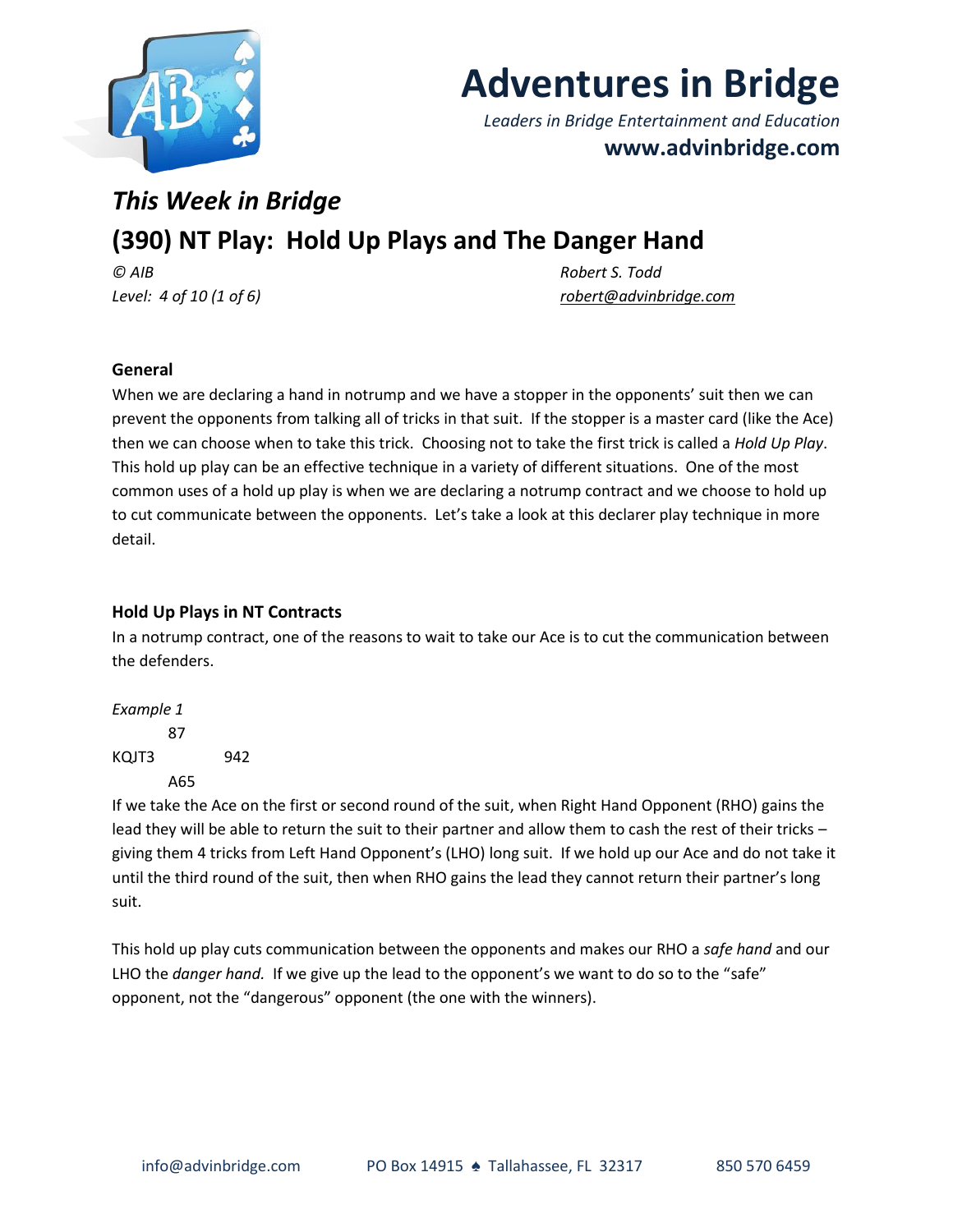

# **When Not to Hold-Up – Promote a 2nd Stopper**

One time that we usually do not hold up with our Ace is when we use it to capture one of the opponents' honors and promote another trick for ourselves.

*Example 2*

73

AQJ

Here if LHO leads this suit and RHO plays the King, we win our Ace so that we can take 3 tricks.

*Example 3*

73

AJT

If LHO leads a low card this suit and RHO plays an honor, either the King or Queen, then we usually capture that honor with the Ace. This now promotes our JT into a second stopper in this suit.

# **Other Times Not to Hold Up – Positional Honors**

When we have *positional values,* honor cards that cannot afford to be led through, or a card that can promoted into a positional value, then we usually do not make hold up plays.

*Example 4* 762 5 Q K3

This is a simple example: if we do not take our King now, it will never win a trick. We do not hold up on the Queen in this situation.

*Example 5* 76 5 Q AJ3

This is another example of a time where we do not simply make a hold up play. Instead, we should consider taking RHO's honor with our Ace. If we take the Ace now, our J3 is now a positional stopper - a stopper if LHO gets the lead but not if RHO gets the lead. With this holding, we also have the option of making a hold up play to cut communication, just as we would if we did not have the Jack. If we do make a hold up play then RHO becomes the safe hand, instead of LHO, and we hope the suit splits 5-3 and when RHO gets on lead they cannot return the suit. We determine the right play based on how we plan to play the rest of the hand and which opponent is likely to gain the lead.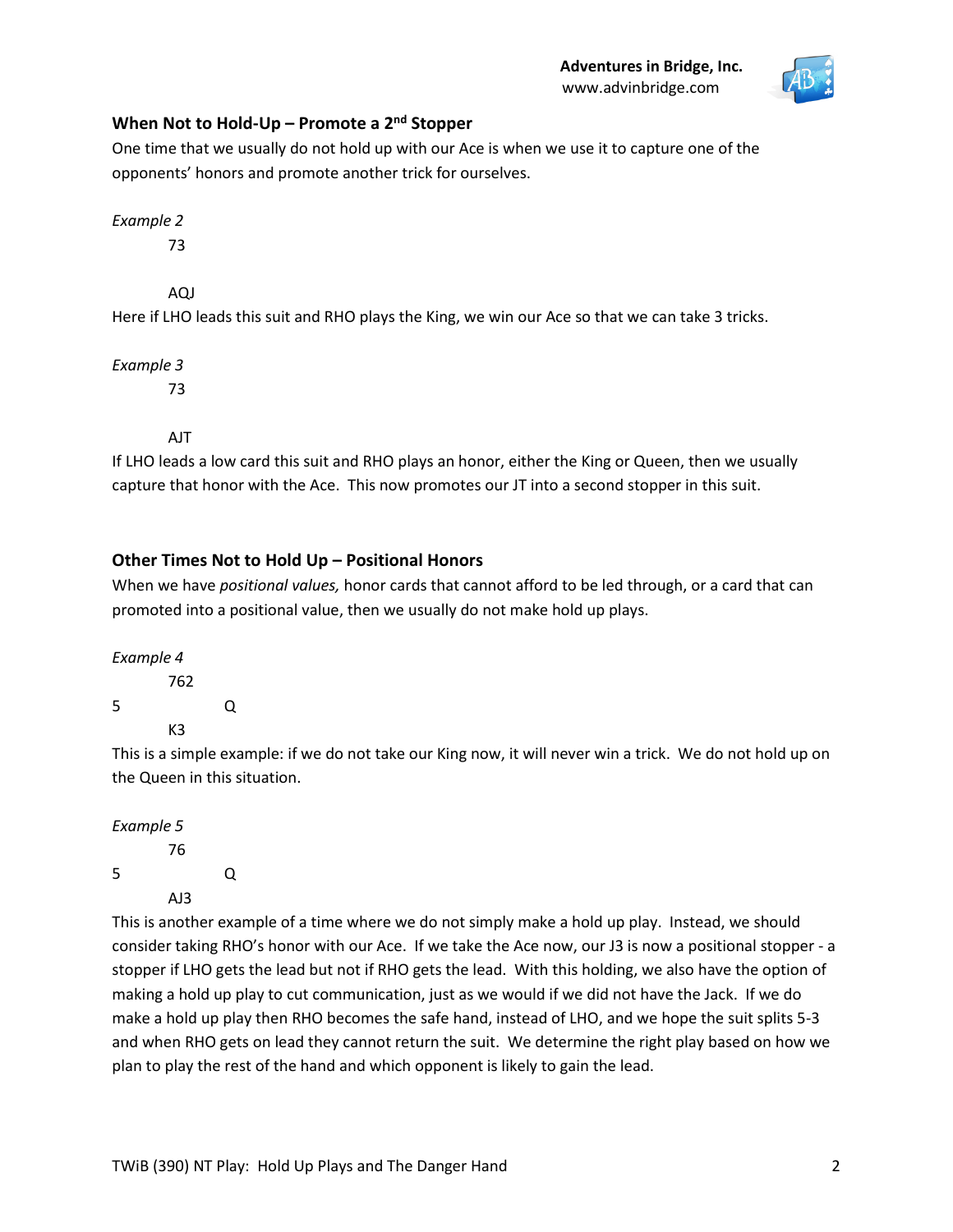

*Example 6* 762 5 Q AJ

Sometimes making a hold up play cuts communication, but when our holding up seems unlikely to work, we can win an Ace early to give the appearance of still maintaining a positional stopper. Here, if we win the Queen with the Ace, then LHO will know that we have the Jack (RHO's Queen denied holding the Jack). Now, if LHO gains the lead, they may not know if our Jack is protected (at least Jx) and probably will shift to another suit – trying to get their partner on lead to lead through our Jack.

*Note: Another time not to hold up is when things will be worse if the opponents shift to another suit. If the opponents have not led their best suit, do not give them a chance to change their mind.*

### **More Hold Up Plays – Double Stoppers**

With a double stopper in the opponents' suit, it is natural to win the first trick, but consider the following situation:

# *Example 7* 762 QT854 J9 AK3

If we win the first trick and RHO gains the lead, they can return the suit and knock out our second stopper. Then if LHO gains the lead later, they will be able to run their suit. However, if we duck the first trick and win the second, this hold up play works better. Now if RHO wins the lead, they will not be able to continue the suit. LHO must gain the lead twice in order to run their suit.

### **More Hold Up Plays – Bath Coup**

Consider another situation where a hold up play is valuable.

*Example 8*  76 KQT52 984 AJ3

If the King is led and we win the Ace, when RHO gains the head we are in trouble; but if LHO gains the lead then we are safe (RHO is the danger hand, LHO is the safe hand). However, if we duck the opening lead, then if LHO continues the suit they will set up a 2<sup>nd</sup> stopper for us - this is called a *Bath Coup*.

*Note: Many of these hold up plays may also apply to suit contracts, but we must consider the entire hand (especially the danger of a ruff) when considering whether to make a hold up play.*